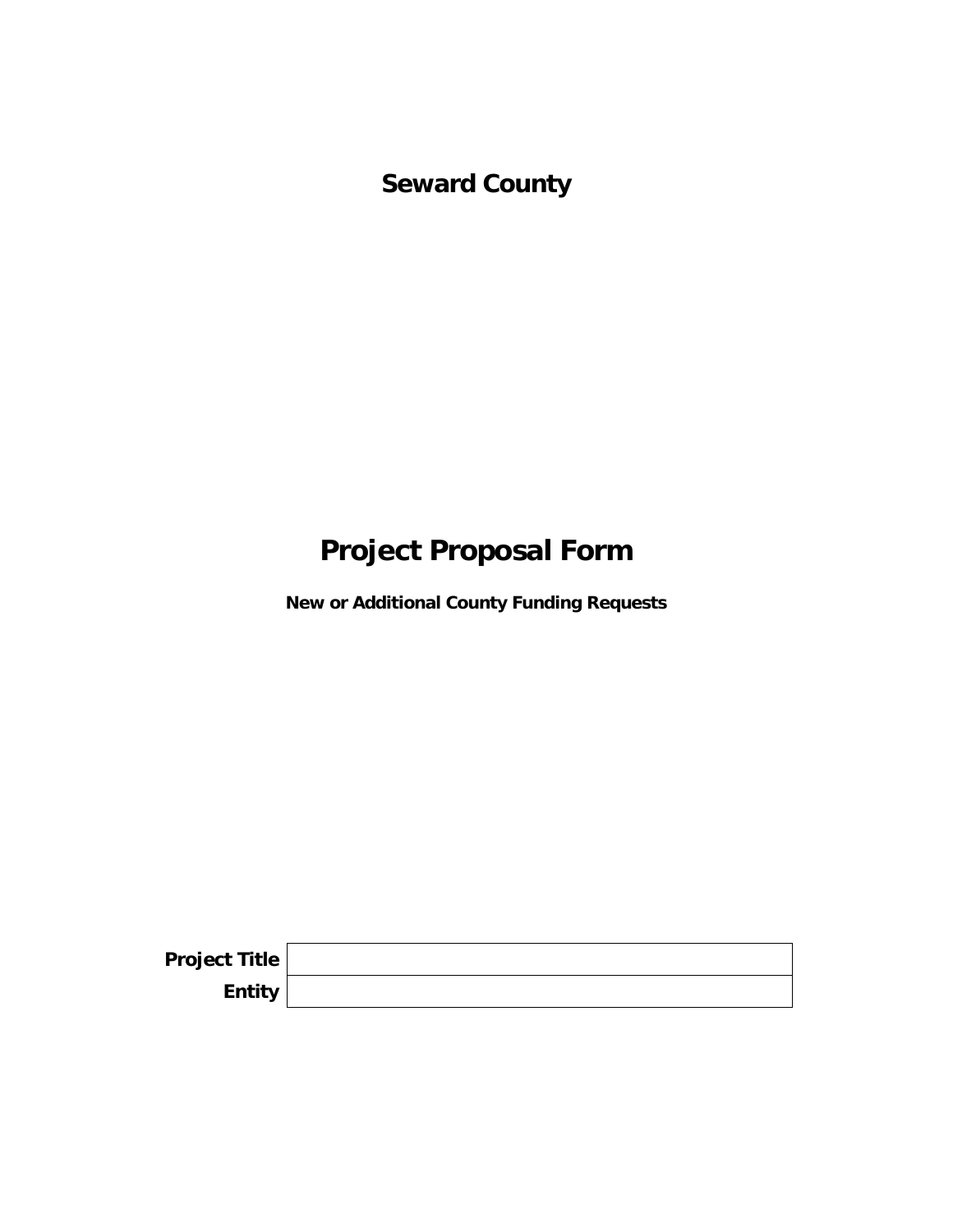#### **General instructions for completing this form:**

Sections I, II, III, IV and IX are mandatory and must be completed for every project. For all other sections, the proposing entity may use its best judgement in consideration of the project's size and scope to determine those narrative elements that are non-essential in terms of evaluating the project. To indicate, write "Not Applicable" and provide a short rationale why the narrative element is not germane to the project and its evaluation.

Attach any documents required for a complete project description.

#### **Section I: General Information** (Required)

| Project Title                         |  |
|---------------------------------------|--|
| Entity                                |  |
|                                       |  |
| Contact Information for this Project: |  |
| Name                                  |  |
| Address                               |  |
| City, State, Zip                      |  |
| Telephone                             |  |
| E-mail Address                        |  |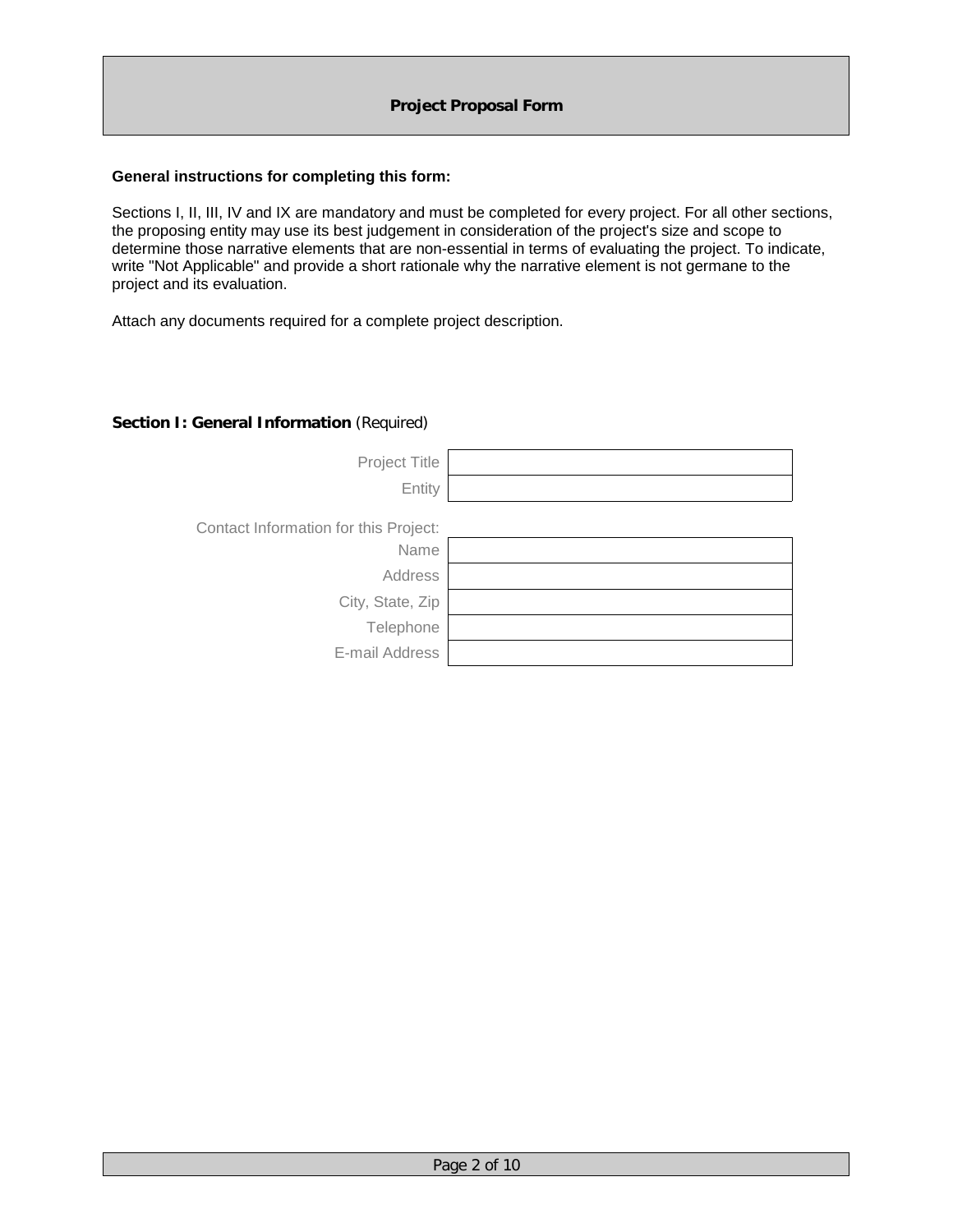# **Section II: Executive Summary** (Required)

Provide a one or two paragraph summary of the proposed project. This summary will be used in other externally distributed documents and should therefore clearly and succinctly describe the project.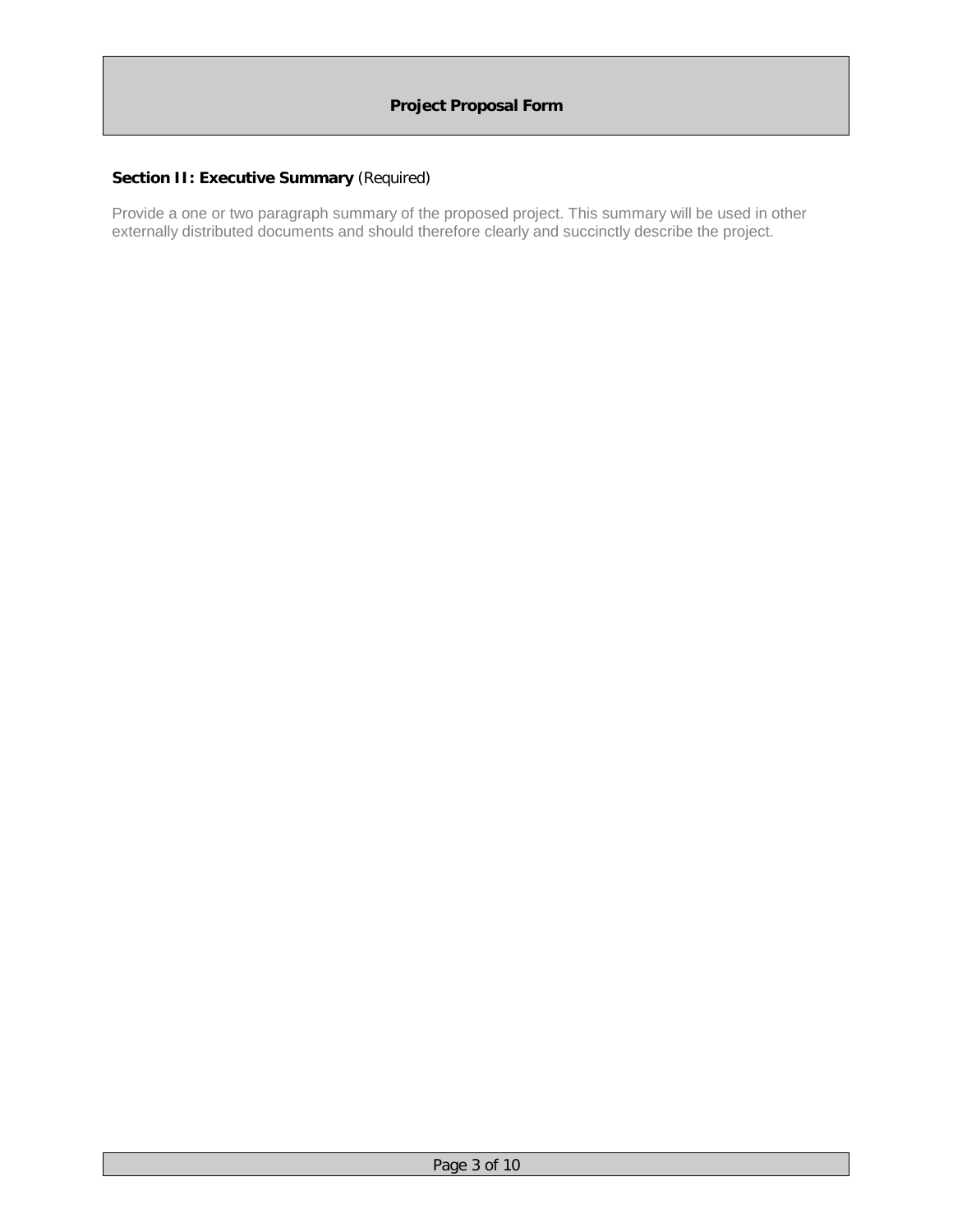# **Section III: Goals and Objectives** (Required)

1. Describe the project, including the specific goals and objectives.

2. Describe the project's relationship to the entity's current plans.

3. Describe the project's objectives and how they support the goals and priorities of the entity, county or the public.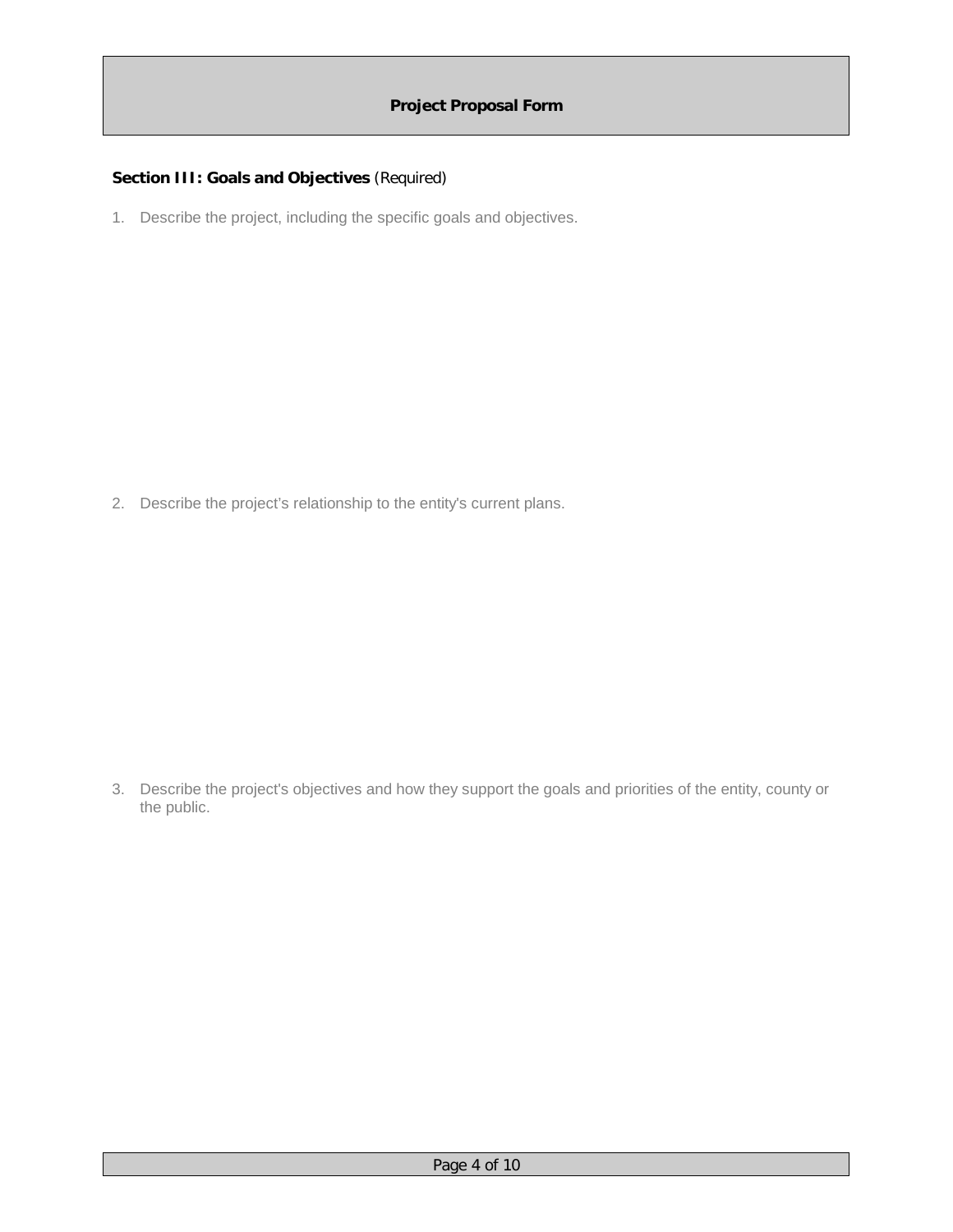#### **Section IV: Scope and Projected Outcomes** (Required)

Describe the project's specific scope and projected outcomes, including any important exclusions. The narrative should address the following:

- 1. Beneficiaries of this project and the need(s) being addressed;
- 2. Expected outcomes of the project;
- 3. Measurement and assessment methods that will verify project outcomes;
- 4. Significant constraints of the project (Constraints are factors that will limit the project options.);
- 5. Significant assumptions relating to the project (Assumptions are factors that, for planning purposes, will be considered to be true.).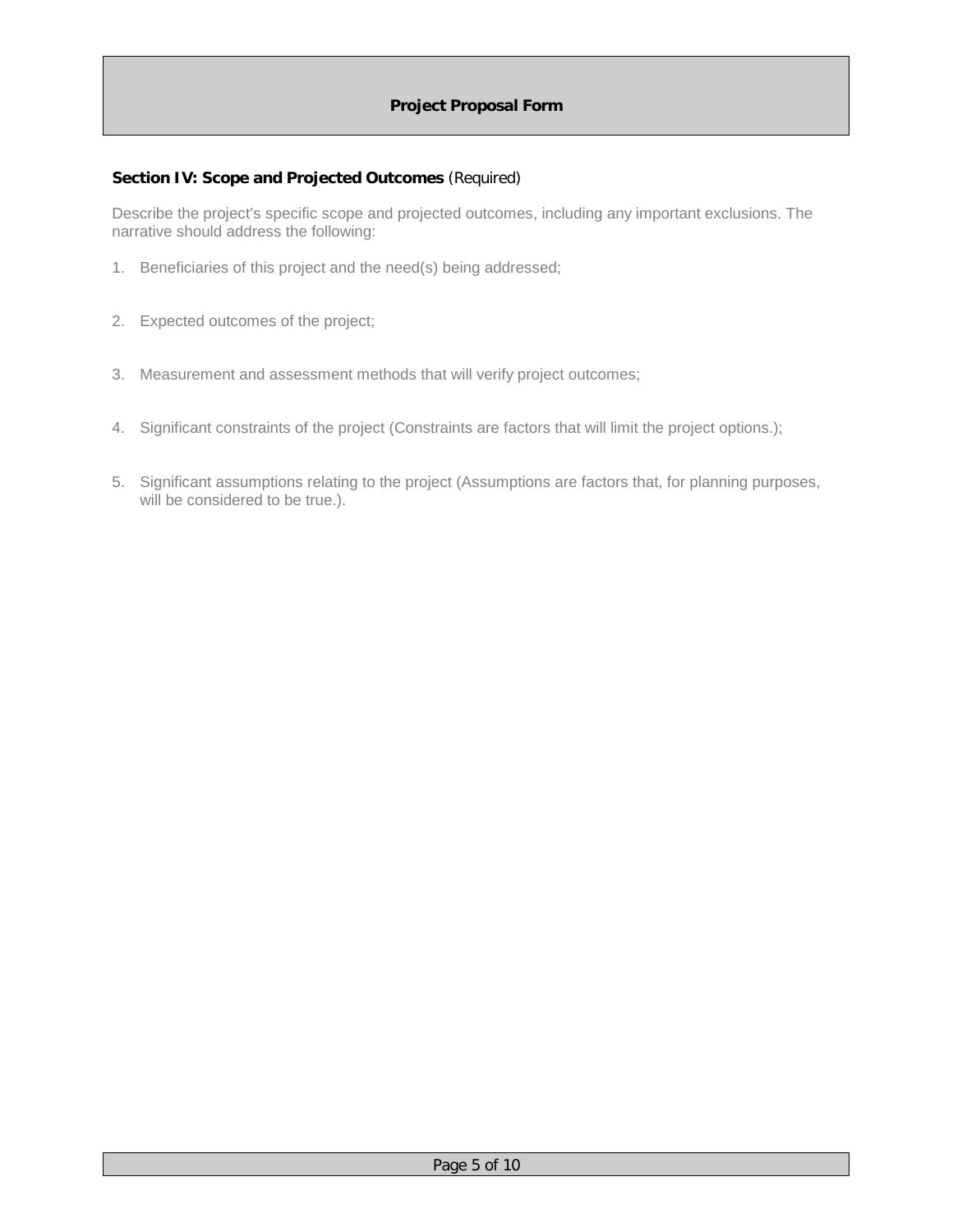#### **Section V: Project Justification / Business Case**

Justify the project either in terms of an economic return on investment or other benefits to the entity, county or the public. The narrative should address the following:

- 1. Cost/benefit analysis and a life cycle cost analysis;
- 2. Impact the project will have on the customers, clients, and citizens. What services or processes will be changed or implemented, with respect to customer service, productivity, quality, or performance;
- 3. Impact the new project has on current problems and how it will impact the entity's policies, procedures, standards, staffing, costs, and funding;
- 4. Other solutions that were evaluated and why they were rejected. Include their strengths and weaknesses. Explain the implications of doing nothing and why this option is not acceptable;
- 5. The project's compliance with any county, state or federal mandates. If yes, please specify the mandate being addressed.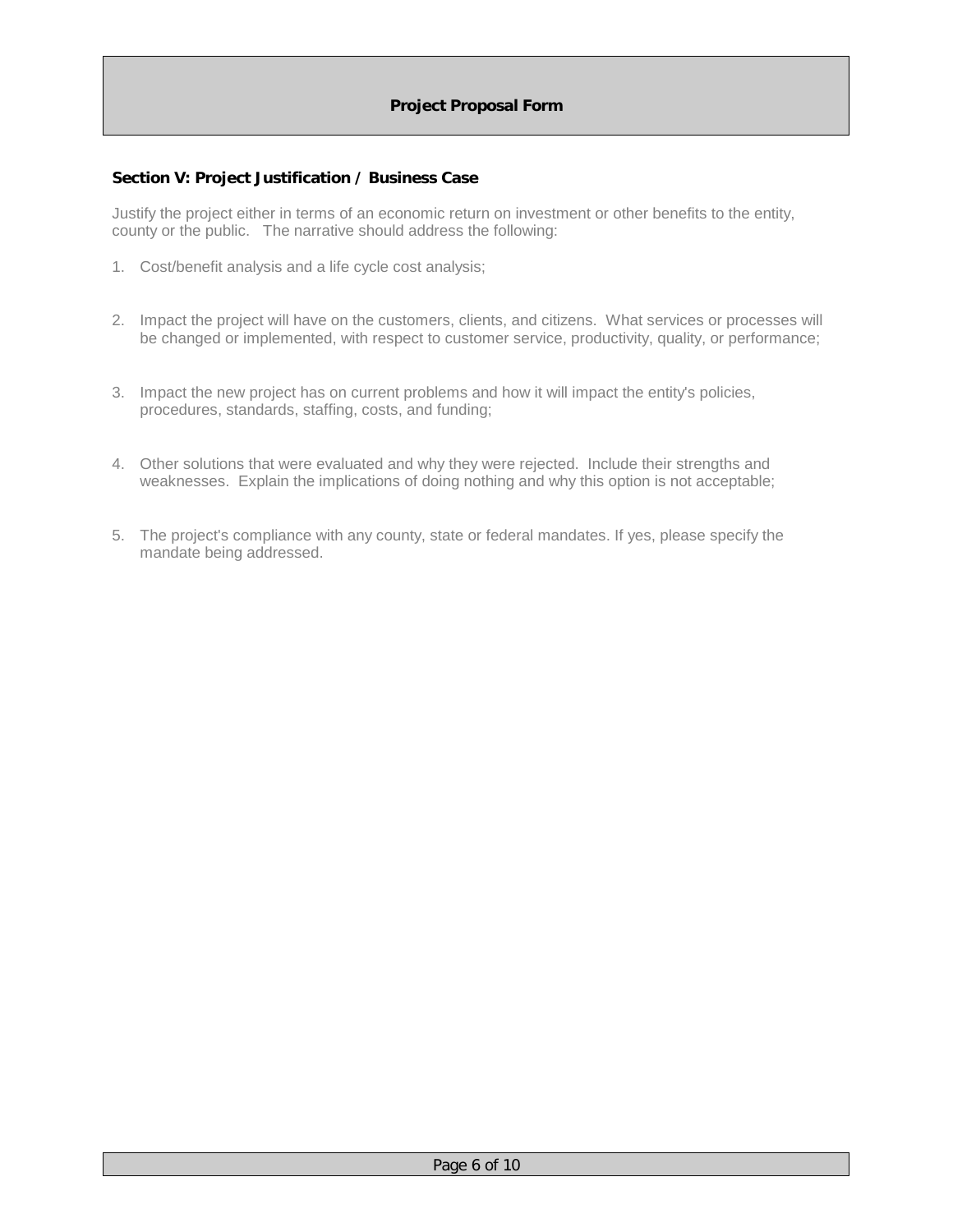#### **Section VI: Implementation**

Describe the implementation plan -- and ongoing support -- for the project. The narrative should address the following:

- 1. Project sponsor(s) and stakeholder acceptance analysis;
- 2. Define the roles and responsibilities of the project team;
- 3. List the major milestones;
- 4. Training and staff development requirements and procedures;
- 5. Maintenance and on-going support requirements, plans and provisions.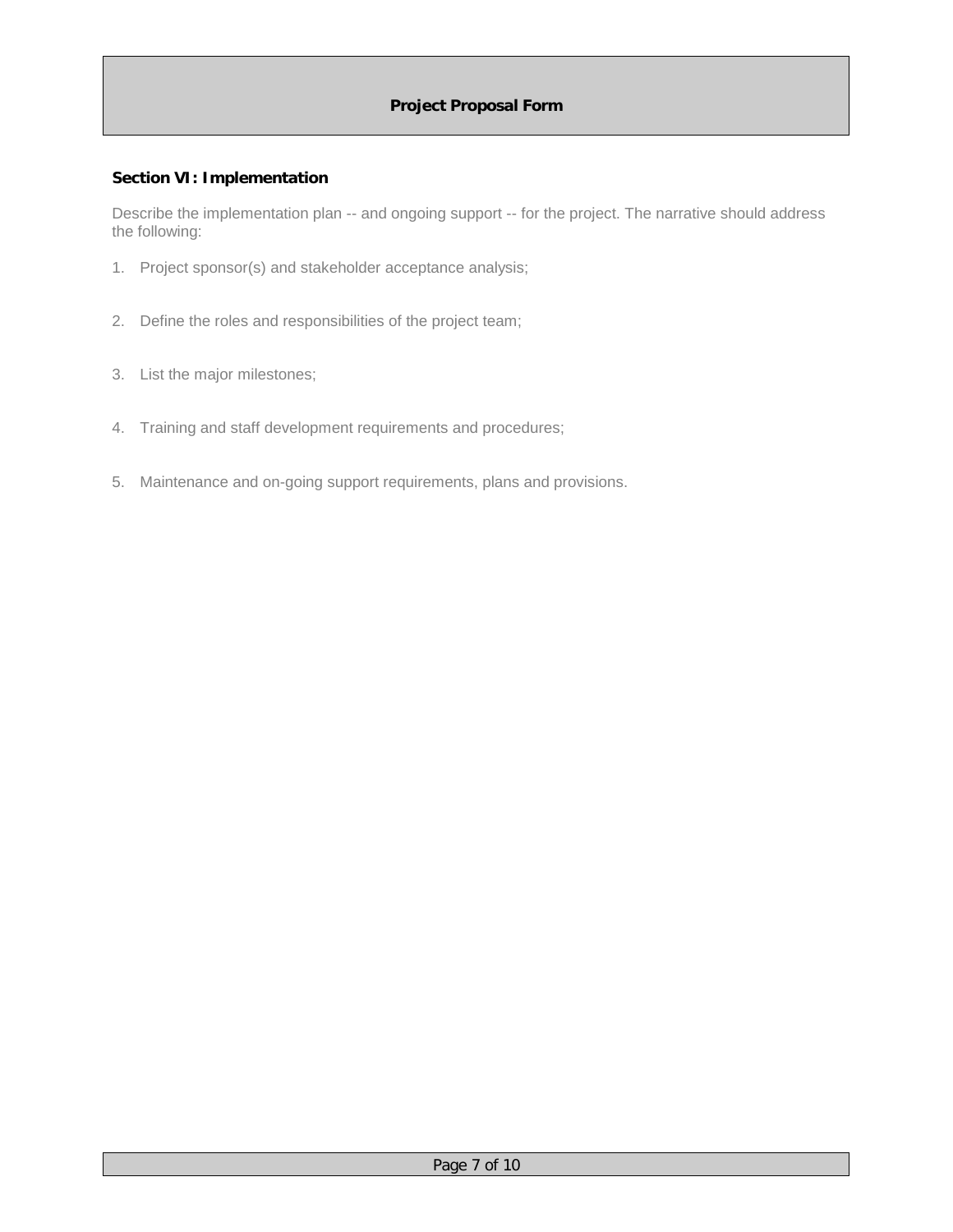#### **Section VII: Technical Impact** (Only if technology is all or part of project)

Describe how the project enhances, changes or replaces present technology systems, or if new systems are being added. The narrative should address the following:

- 1. Descriptions of hardware, software, and communications requirements for this project;
- 2. Rationale for determining the selection and appropriateness of the proposed system compared to the needs of the users;
- 3. Compatibility with existing systems and information pertaining to scalability (future needs for growth or adaptation).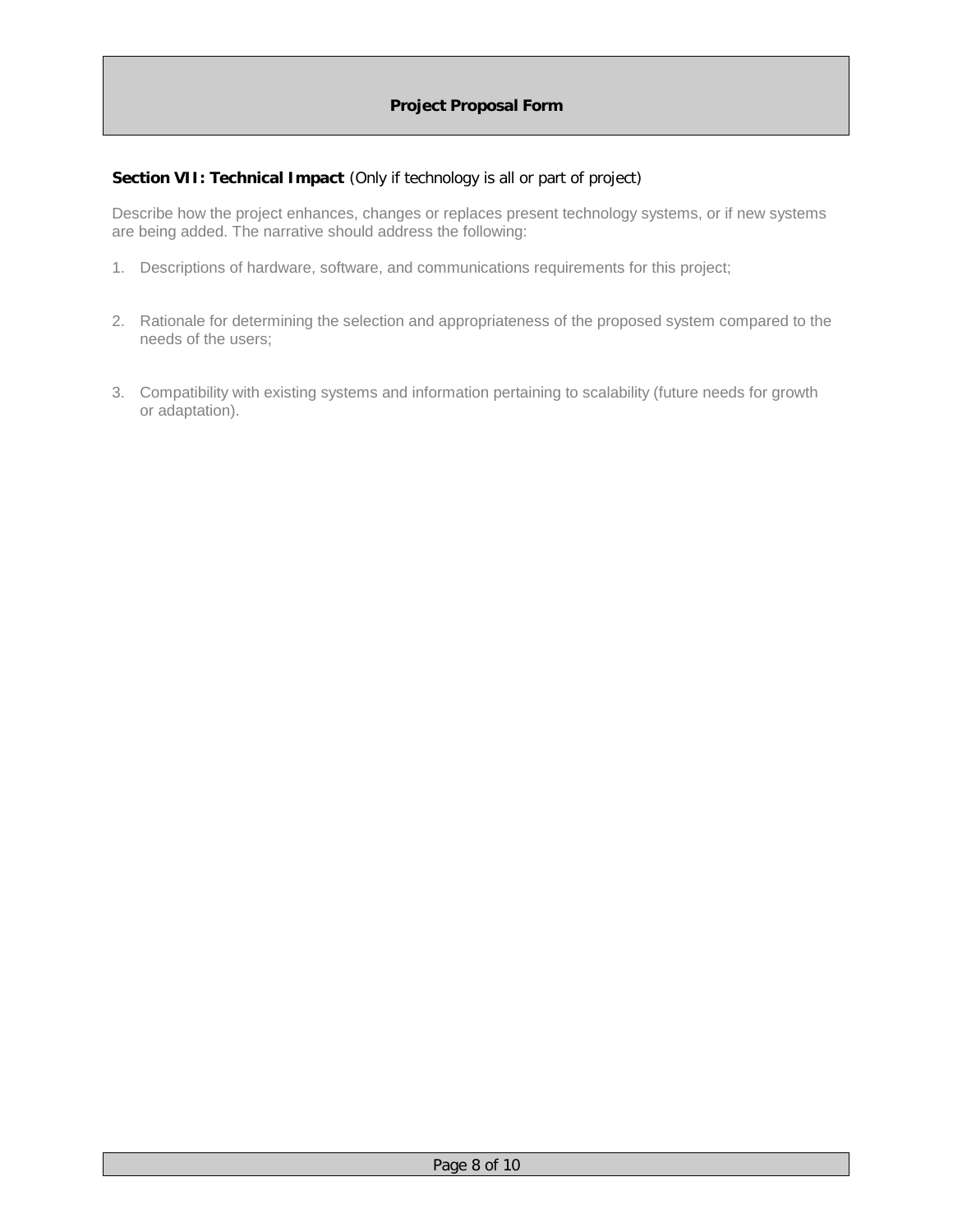#### **Section VIII: Risk Assessment**

Describe possible barriers and risks related to the project. (If a detailed risk assessment has been performed, please attach.) The narrative should address the following:

- 1. Describe the risk assessment which has been performed on this project;
- 2. List the identified risks, and relative importance of each;
- 3. Identify strategies which have been developed to minimize risks;
- 4. Impact if project is not completed as proposed.